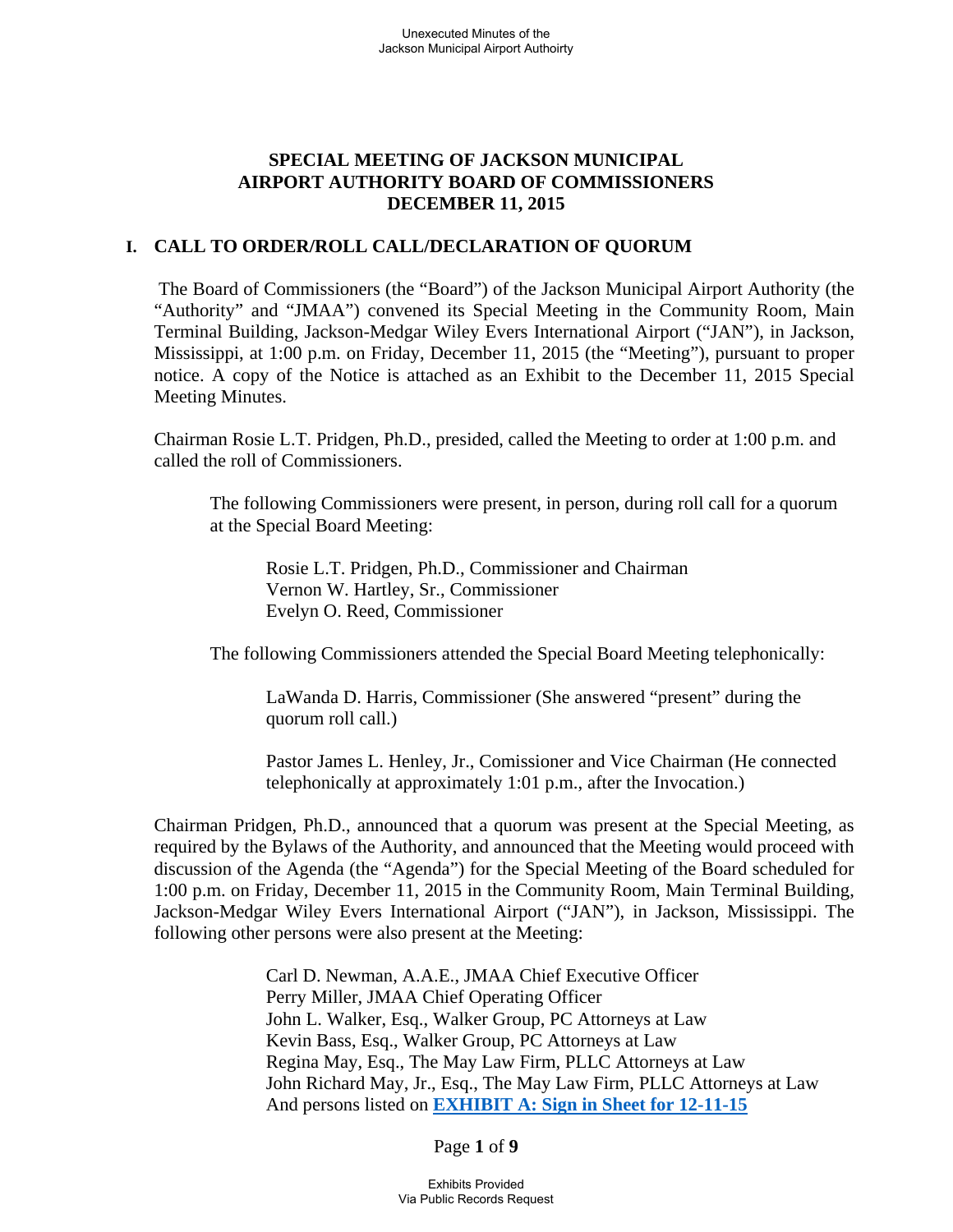### **II. INVOCATION**

Chairman Rosie L.T. Pridgen, Ph.D., gave the Invocation.

Vice Chairman Pastor Henley joined the meeting telephonically at this point in the meeting.

### **III. ACCEPTANCE OF NOTICE**

**A.** Notice of the Special Meeting of the Board of Commissioners ("The Board") of the Jackson Municipal Airport Authority ("JMAA") December 11, 2015 at 1:00 p.m.

### **RESOLUTION CY-2015-185**

## **APPROVAL OF THE NOTICE OF THE DECEMBER 11, 2015 SPECIAL MEETING**

After discussion and review, and upon the motion made by Commissioner Reed, seconded by Commissioner Hartley, and approved by the majority vote 4-0-1 of the Commissioners, the following resolution was made and entered.

**RESOLVED**, that the Board hereby approves the Notice of the December 11, 2015 Special Meeting and directs that said notice be filed in the appropriate minute book and records of the Authority.

Yeas: Hartley, Harris, Pridgen, Reed Nays: None Abstentions: Henley

December 11, 2015

## **IV. PUBLIC COMMENTS**

None

## **V. REPORTS**

### **A. Chief Executive Officer**

Mr. Carl D. Newman, A.A.E., CEO, addressed comments to the Board as he went through Agenda items and made references to supporting documentation in the Packet for 12-11-15 ("Special Meeting Packet"). The Special Meeting Packet is attached as an Exhibit to the December 11, 2015 Special Meeting Minutes.

Mr. Newman stated that the purpose of the December 11, 2015 Special Meeting is for the Commissioners to consider a Resolution allowing JMAA to enter into a Lease Option Agreement with Freedom Real Estate, LLC ("Freedom"), for the lease of approximately 130 acres owned and/or controlled by JMAA, which is bound by Lakeland Drive on the north and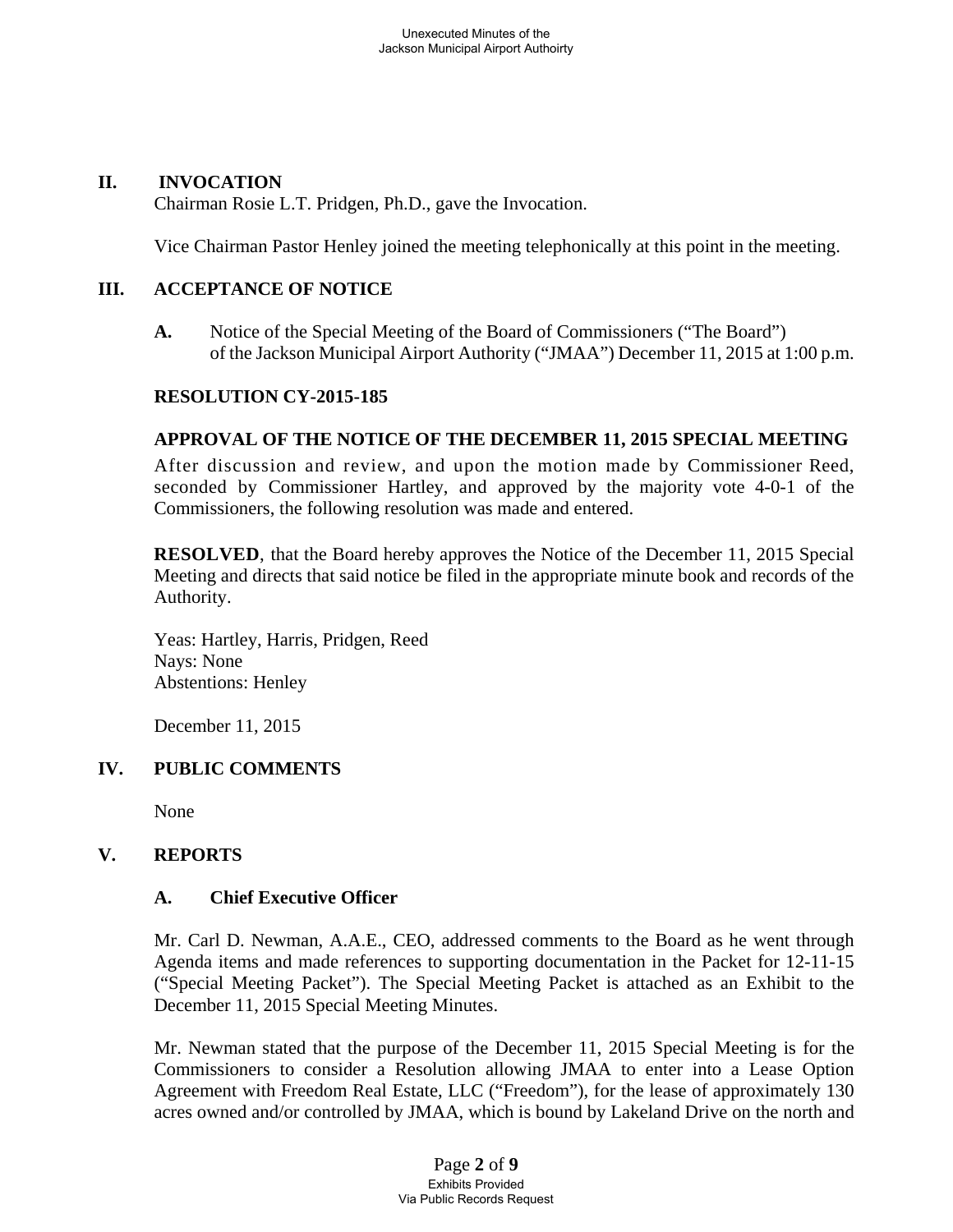Airport Road on the west. The lease agreement will be for forty (40) years and the rent will be based upon appraisals of the property, if the option to lease is exercised.

Mr. Newman then invited the representatives from Freedom Real Estate, LLC to address the Board.

At this point, Attorney John Walker informed the Board that in accordance with Mississippi Code of 1972 Annotated  $\S$  25-4-7(4)(g), the Board is authorized to discuss the Lease Option Agreement in Executive Session, if the Board so chooses.

### **OPEN SESSION**

Vice Chair Pastor Henley then moved that the Board enter into a Closed Session to discuss whether to go into an Executive Session to discuss the Lease Option Agreement, and Commissioner Reed seconded the motion.

The Board by a vote of 5-0, resolved that the session be closed. Chairman Dr. Pridgen asked all, except Mr. Carl D. Newman, A.A.E., CEO, and attorneys from Walker Group, PC and The May Law Firm, to leave the room.

All present with the exceptions noted were directed to vacate the room; this was done.

The Board went into Closed Session at 1:08 p.m.

## **CLOSED SESSION**

The Board of Commissioners discussed whether to enter into Executive Session at that time. After the discussion, the Board decided to proceed in Open Session to allow all Commissioners and audience members the opportunity to hear the presentation by Freedom Real Estate, LLC's representatives.

Commissioner Hartley moved that the Board end the Closed Session and enter into Open Session and Commissioner Reed seconded the motion. The Commissioners voted 4-1-0 to return to Open Session for the stated purposes. The votes were as follows:

Yeas: Hartley, Harris, Pridgen, Reed Nays: Henley Abstentions: None

The Closed Session ended at 1:26 p.m.

## **OPEN SESSION**

Chairman Dr. Pridgen invited all persons outside the room to re-enter and some did.

Page **3** of **9**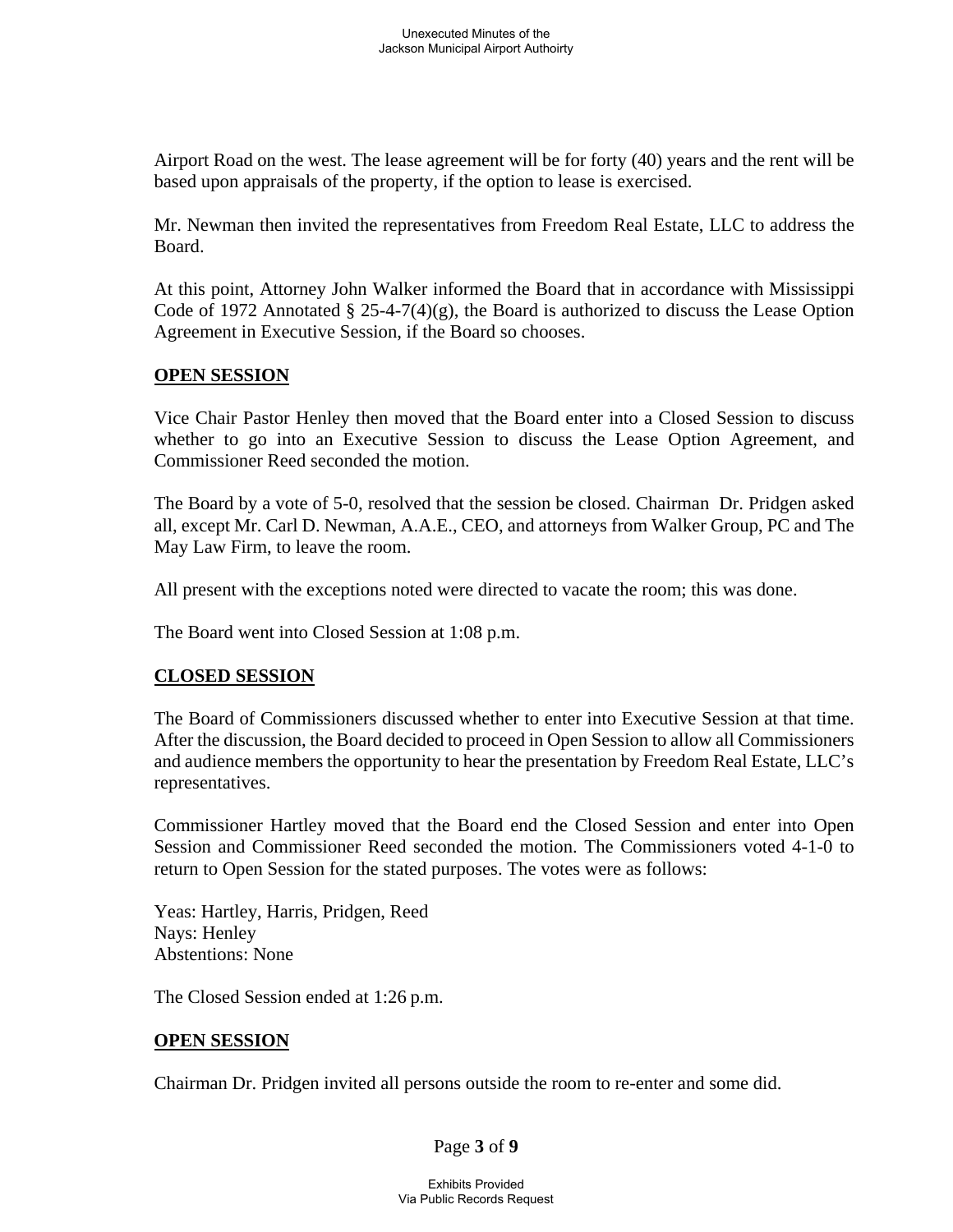Chairman Dr. Pridgen stated in Open Session that the Board, during Closed Session, discussed whether to enter into Executive Session, but decided not to enter into Executive Session at that point.

Mr. Newman then invited Jeff J. Dungan, PE, PLS with Dungan Engineering and Mr. Ronald Harvey and Mr. Charles Theus with Freedom Real Estate, LLC to address the Board.

- 1. Presentations Regarding Proposed Development Project
	- (a) Jeff Dungan, PE, PLS, with Dungan Engineering

Mr. Dungan is a Professional Engineer who is working with Freedom on this proposed project. He provided information as to the property on which the proposed project will be located. Then, he explained the due diligence as to the subject property which will be conducted through surveys, inspections, environmental studies, etc. to ensure the subject land is suitable for the proposed development. He displayed a visual of the proposed development as a part of his PowerPoint Presentation. The PowerPoint Presentation is attached as an Exhibit to the December 11, 2015 Special Meeting Minutes.

(b) Ronald Harvey, Freedom Real Estate, LLC

Mr. Harvey, a Mississippi native who attended Jackson State University where he was a member of the football team, provided some historical background as to Freedom. He thanked the Board for considering the proposed Option Agreement with Freedom and expressed Freedom's excitement about the opportunity to bring economic development to Jackson-Medgar Wiley Evers International Airport and the area surrounding it.

(c) Charles Theus, Freedom Real Estate, LLC

Mr. Theus provided some details concerning the proposed development project. He informed the Board that an anchor store tenant and four (4) other tenant stores are already committed to leasing space in the proposed development and have executed Letters of Intent. He further stated that eighteen (18) other potential tenant stores are standing by and willing to execute Letters Of Intent after the land is leased. He informed the Board that the development will be between 350,000 and 500,000 square feet. Additionally, he provided information about Freedom's previous development projects

Next, Mr. Newman invited Attorney John May to address the Board to provide the salient points of the proposed Lease Option Agreement.

#### Page **4** of **9** Exhibits Provided Via Public Records Request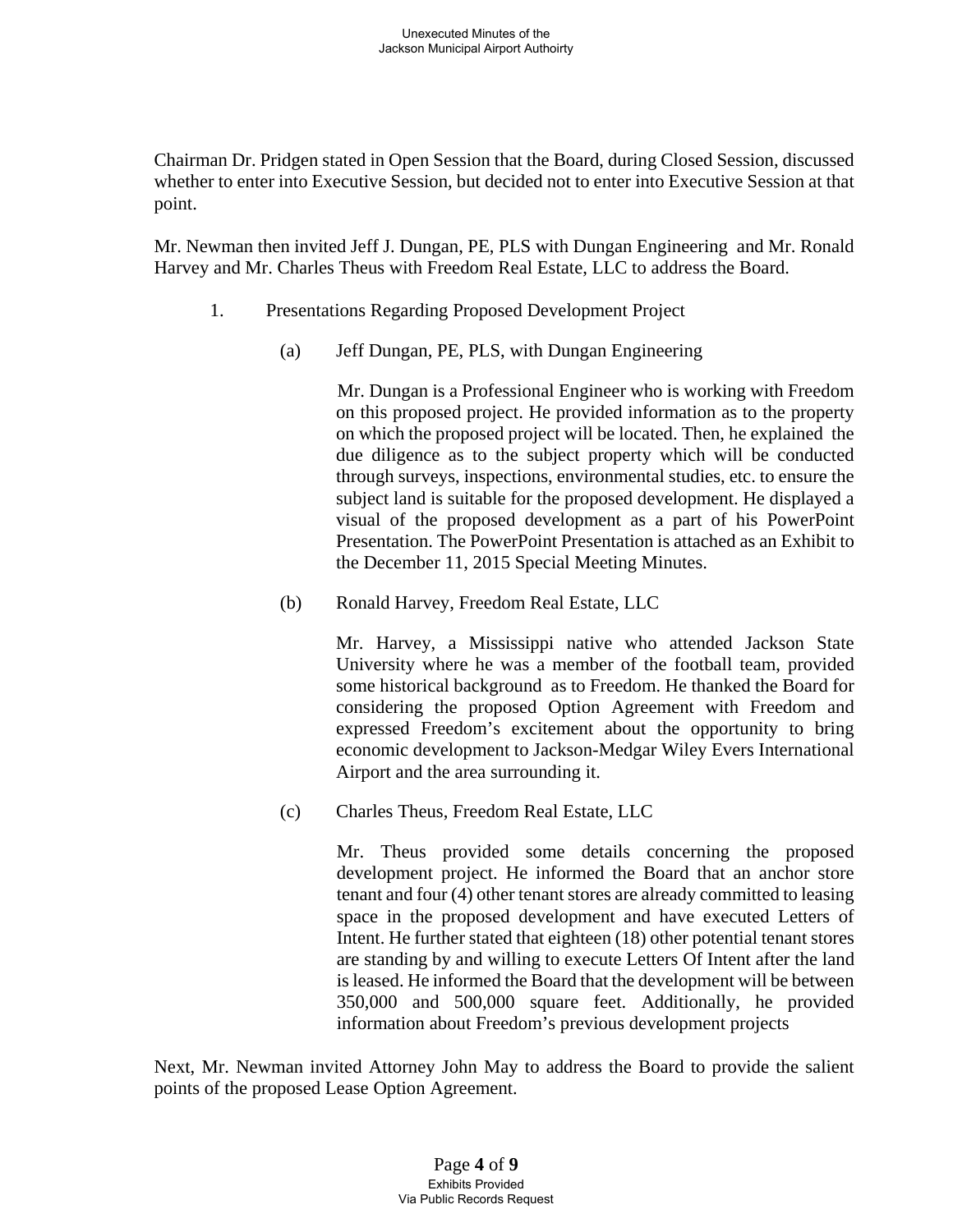# 2. Terms of Proposed Agreement................................................................Page 1*<sup>1</sup>*

(a) John R. May, Jr., Esq., May Law Firm, PLLC

Attorney May then provided details concerning the proposed Lease Option Agreement, which provides Freedom with 270 days to conduct due diligence to determine if the land covered by the proposed Lease Option Agreement is fit for the proposed development. If Freedom exercises the Option to lease the land in question, it will enter into a Lease Agreement with JMAA for forty (40) years. In exchange for the Lease Option, JMAA will receive from Freedom \$25,000 and all documents, etc., as to any surveys, title reports, testing, etc., of the land in question. Further, JMAA is agreeing to enter into a lease agreement with Freedom if the property is deemed proper for the proposed development and Freedom chooses to proceed with the development project. The basic terms of the potential lease are included in the Resolution authorizing the Lease Option Agreement. Freedom will be able exercise its option during the 270 day period by leasing at least 50 acres of property in question from JMAA.

In response to Commissioner Harris's inquiry as to the recipient of the revenue from the proposed development, Attorney May informed the Board that as to the land owned by JMAA, the revenue generated from the lease agreement will be received by JMAA.

## **OPEN SESSION**

Commissioner Reed then moved that the Board enter into a Closed Session to discuss whether to go into an Executive Session to consider a matter that she believed could be discussed in Executive Session, and Commissioner Hartley seconded the motion.

The Board, by a vote of 5-0, resolved to close the session. Chairman Dr. Pridgen, asked all, except Mr. Carl D. Newman, A.A.E., CEO, and the attorneys from Walker Group, PC and The May Law Firm, to leave the room.

All present with the exceptions noted were directed to vacate the room and this was done.

The Board went into Closed Session at 1:43 p.m.

## **CLOSED SESSION**

 $\overline{a}$ 

Commissioner Reed then moved that the Board enter into Executive Session to discuss the proposed Lease Option Agreement. Commissioner Hartley seconded the motion to enter Executive Session and the Commissioners voted 4-0-1 to enter Executive Session for the stated purposes. The votes were as follows:

Yeas: Hartley, Henley, Pridgen, Reed

Page **5** of **9** 1  *"Page #" refers to the page number in the Meeting Packet.*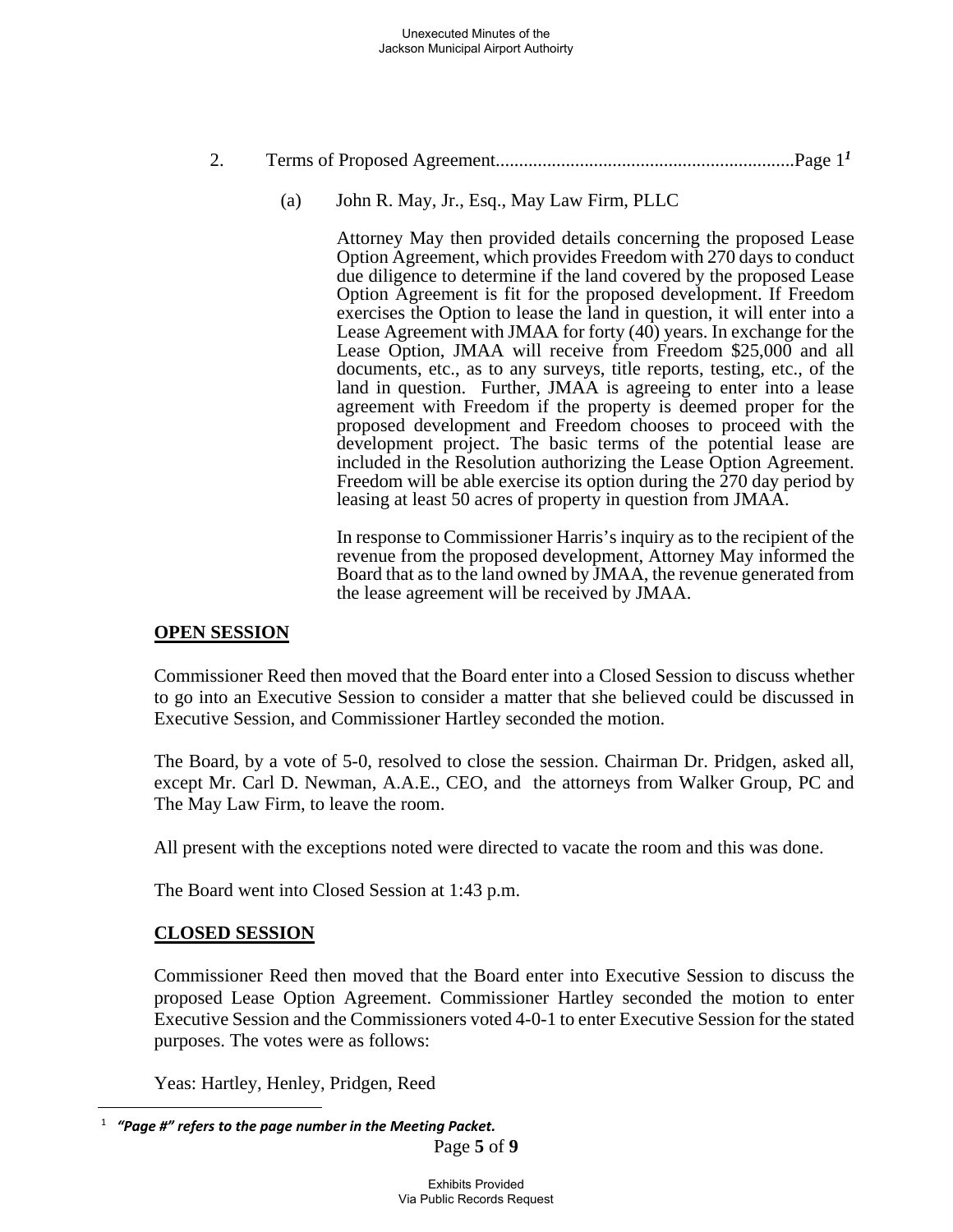Nays: None Abstentions: Harris

The Closed Session ended at 1:47 p.m.

### **OPEN SESSION**

Chairman Dr. Pridgen, invited all persons outside the room to re-enter and some did.

Chairman Dr. Pridgen, stated in Open Session that the Board, during Closed Session, voted to enter into Executive Session to discuss the proposed Lease Option Agreement.

Chairman Dr. Pridgen asked all present, with the exception of Mr. Carl D. Newman, A.A.E. CEO, and the attorneys from Walker Group, PC and The May Law Firm, to leave the room.

The Board terminated the teleconference participation of Vice Chairman Pastor Henley and Commissioner Harris at this point.

The Board went into Executive Session at 1:49 p.m.

### **EXECUTIVE SESSION**

During the Executive Session, the Board discussed matters as to the proposed Lease Option Agreement and took no action.

Upon motion by Commissioner Hartley, seconded by Commissioner Reed, and the unanimous approval of the Board Members participating in the Executive Session (3-0-0), the Executive Session was ended at 2:01 p.m.

# **VI. ACTION ITEMS**

**A.** Option Agreement to Lease Real Estate: Request To Authorize JMAA's Chief Executive Office To Execute…………………………..………………………………………Page 2

Commissioner Harris was re-connected telephonically at 2:04 p.m. and she participated in the remainder of the meeting telephonically.

The Commissioners in attendance at the meeting attempted to again connect telephonically Vice Chairman Pastor Henley; however, they were unable to contact Vice Chairman Pastor Henley by telephone or text messaging.

### **RESOLUTION CY-2015-186**

# **RESOLUTION AUTHORIZING EXECUTION OF A CONTRACT FOR OPTION TO LEASE REAL ESTATE BETWEEN FREEDOM REAL ESTATE, LLC AND JMAA FOR 130 ACRES OF PROPERTY OWNED AND/OR CONTROLLED BY JMAA LOCATED IN RANKIN**

Page **6** of **9** Exhibits Provided Via Public Records Request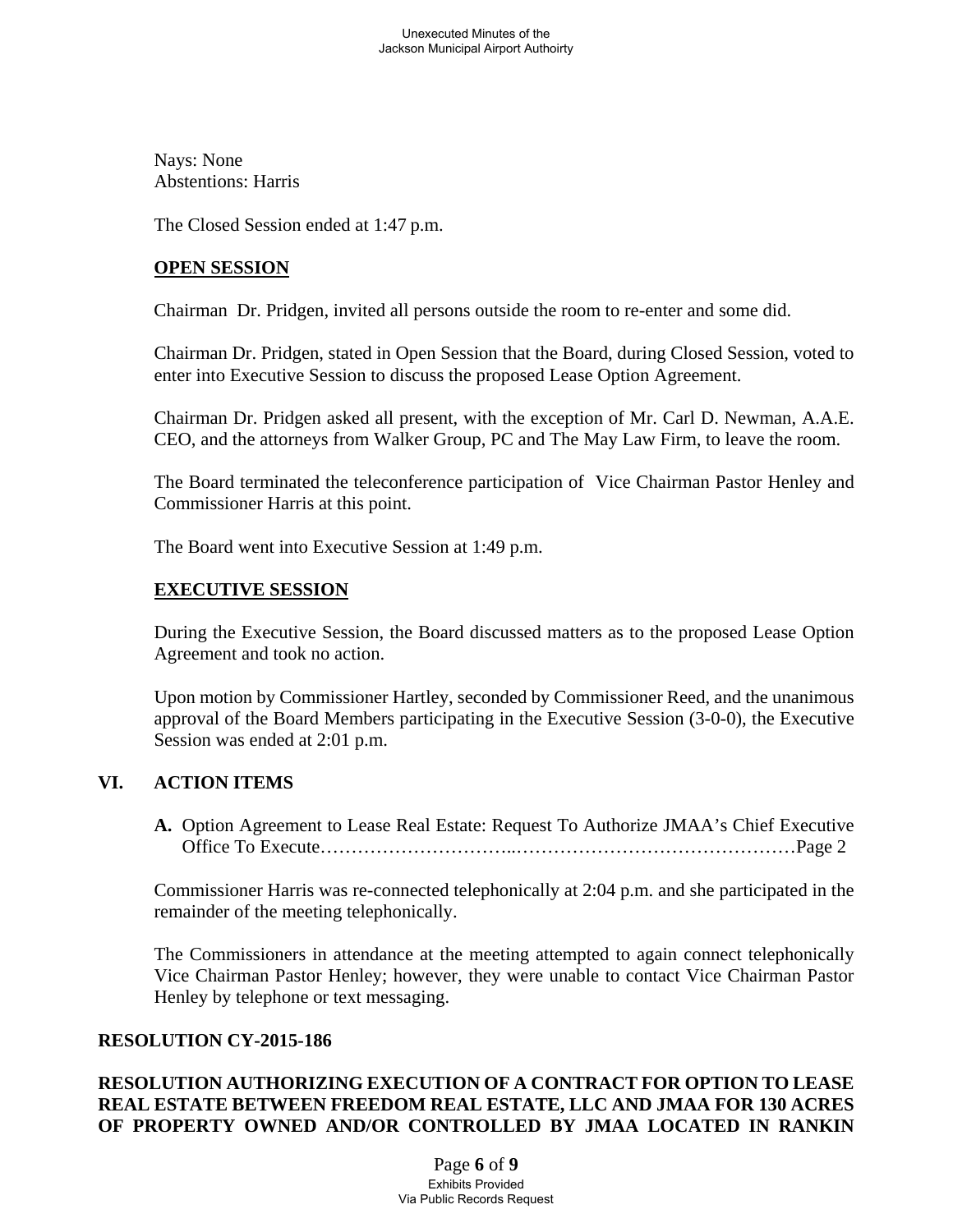# **COUNTY, MISSISSIPPI AND BOUND BY LAKELAND DRIVE ON THE NORTH AND AIRPORT ROAD TO THE WEST, BUT EXCLUDING THE PARKWAY SHOPPING CENTER**

Upon motion by Commissioner Hartley, seconded by Commissioner Reed, the following **RESOLUTION** was made and approved by a vote of 4-0.

**WHEREAS**, the Jackson Municipal Airport Authority ("JMAA"), a municipal airport authority organized and existing under the Airport Authorities Law of the State of Mississippi, Section 61-3-1 et seq., Mississippi Code of 1972, as amended, received an unsolicited proposal from Freedom Real Estate, LLC, a Mississippi limited liability company ("Freedom"), for the sale and/or lease of certain property owned and/or controlled by JMAA, consisting of approximately 130 acres and located in Rankin County, Mississippi and bound by Lakeland Drive on the north and Airport Road to the west, but excluding the Parkway Place Shopping Center (the "Property"), the legal description of which will be secured once the Property is surveyed by a certified Land Surveyor, jointly agreed upon by JMAA and Freedom, said surveys and legal descriptions being paid for by Freedom; and

**WHEREAS**, JMAA has thoroughly considered the unsolicited Freedom proposal and has determined that it is in the best interest of the Jackson Municipal Airport to enter into a Contract for Option to Lease Real Estate ("Contract Option") with Freedom for a period not to exceed 270 days ("Option Period") to allow Freedom the exclusive opportunity to determine the fitness of the Property for the proposed project, for which Freedom shall pay to JMAA an option fee of Twenty-Five Thousand Dollars (\$25,000) upon execution of the Contract Option; and

**WHEREAS,** Freedom must agree to lease no less than fifty (50) acres of the Property prior to expiration of the Option Period to effectively exercise the Option and further must lease at least fifty (50) acres to exercise any subsequent commitment from JMAA under the Contract Option; and

**WHEREAS**, both JMAA and Freedom have considered and acknowledged that should Freedom exercise its Option to lease the Property, the basic terms of said Ground Lease will include, but not be limited to the following:

- 1. The initial term of the Ground Lease will be for forty (40) years, and the rent for this initial forty-year term shall be determined by Section 61-3-19 of the Airport Authorities Law, subject to all applicable federal statutes and regulations, including any applicable regulations of the Federal Aviation Administration ("FAA"); and
- 2. During the initial forty-year term, said rental will be recalculated every fifth year of said Ground Lease in accordance with the appropriate Consumer Price Index to determine the amount that the rent will be increased, if any; and

Page **7** of **9**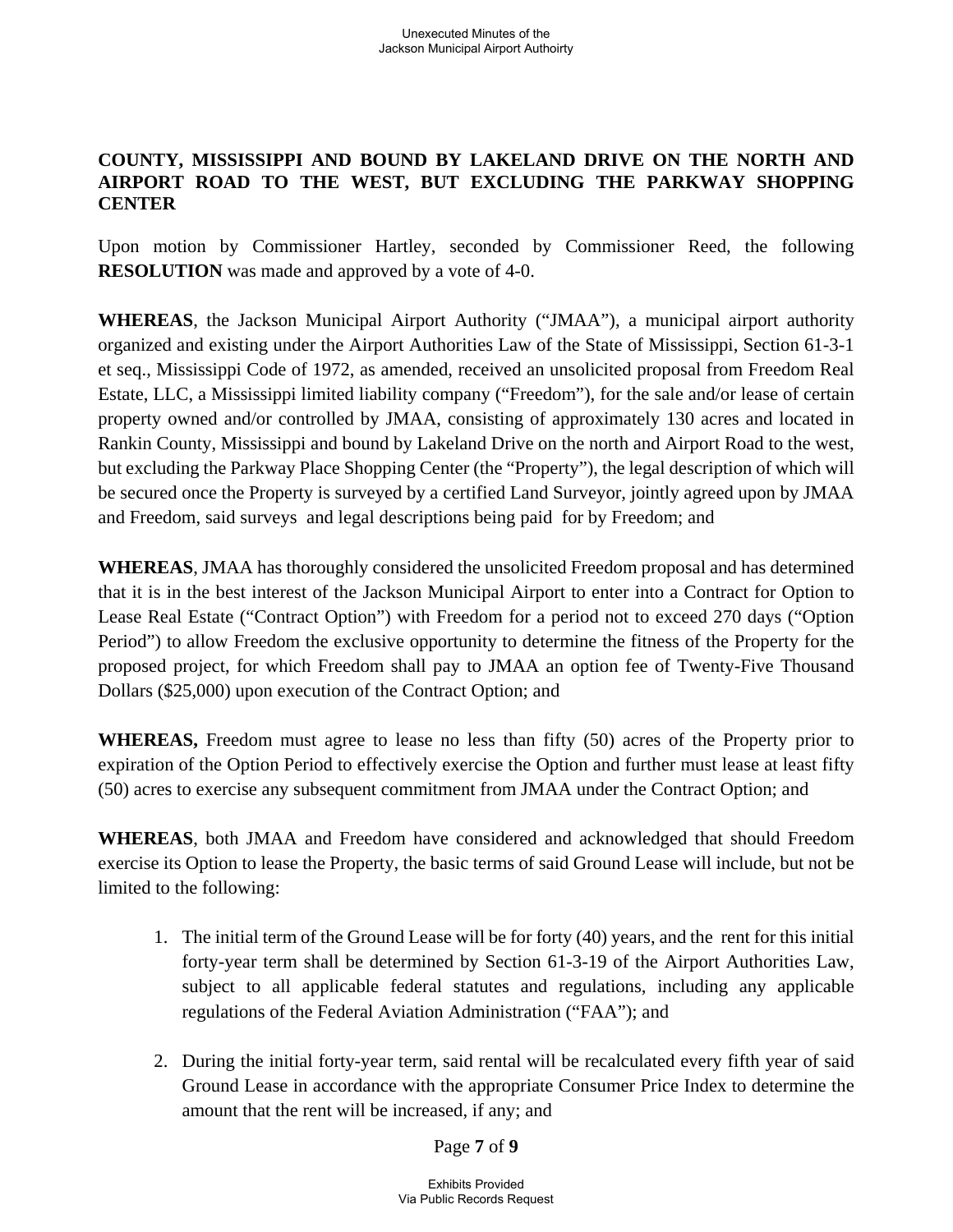- 3. The parties agree to negotiate in good faith for a maximum of two (2) consecutive extensions of the initial forty-year Ground Lease of five (5) years each with rental for said extensions to be determined based upon re-appraisal of the property at each said extension; and
- 4. If before expiration of the Option Period, Freedom exercises the option to lease at least fifty (50) acres of the Property, Freedom shall have a right of first refusal to lease all of the remaining Property for two (2) years after the date of the Closing of its first election to lease at least fifty (50) acres of the Property.

**IT IS THEREFORE RESOLVED** that JMAA has received and accepted the unsolicited proposal and request for a Contract Option on the Property from Freedom Real Estate, LLC in order for Freedom to determine the feasibility of leasing said Property for a commercial retail development.

**IT IS FURTHER RESOLVED** that JMAA hereby authorizes its Chief Executive Officer, Carl D. Newman, or his duly-appointed designee, to execute a Contract for Option to Lease Real Estate upon substantially the same terms and conditions appearing in this Resolution.

Yeas: Hartley, Reed, Pridgen, Harris Nays: None Abstentions: None

December 11, 2015

## **VII. ADJOURNMENT**

Thereafter, it was moved by Commissioner Hartley, seconded by Commissioner Reed, and unanimously resolved (4-0-0) that the Special Meeting of the Board be ADJOURNED at 2:07 p.m.

 $\overline{\phantom{a}}$  , which is a set of the set of the set of the set of the set of the set of the set of the set of the set of the set of the set of the set of the set of the set of the set of the set of the set of the set of th

Respectfully submitted,

Rosie L.T. Pridgen, Ph.D., Chairman

 $\overline{\phantom{a}}$  ,  $\overline{\phantom{a}}$  ,  $\overline{\phantom{a}}$  ,  $\overline{\phantom{a}}$  ,  $\overline{\phantom{a}}$  ,  $\overline{\phantom{a}}$  ,  $\overline{\phantom{a}}$  ,  $\overline{\phantom{a}}$  ,  $\overline{\phantom{a}}$  ,  $\overline{\phantom{a}}$  ,  $\overline{\phantom{a}}$  ,  $\overline{\phantom{a}}$  ,  $\overline{\phantom{a}}$  ,  $\overline{\phantom{a}}$  ,  $\overline{\phantom{a}}$  ,  $\overline{\phantom{a}}$ Pastor James L. Henley, Jr., Vice Chairman

Ms. LaWanda D. Harris, Commissioner

 $\overline{\phantom{a}}$  , which is a set of the set of the set of the set of the set of the set of the set of the set of the set of the set of the set of the set of the set of the set of the set of the set of the set of the set of th